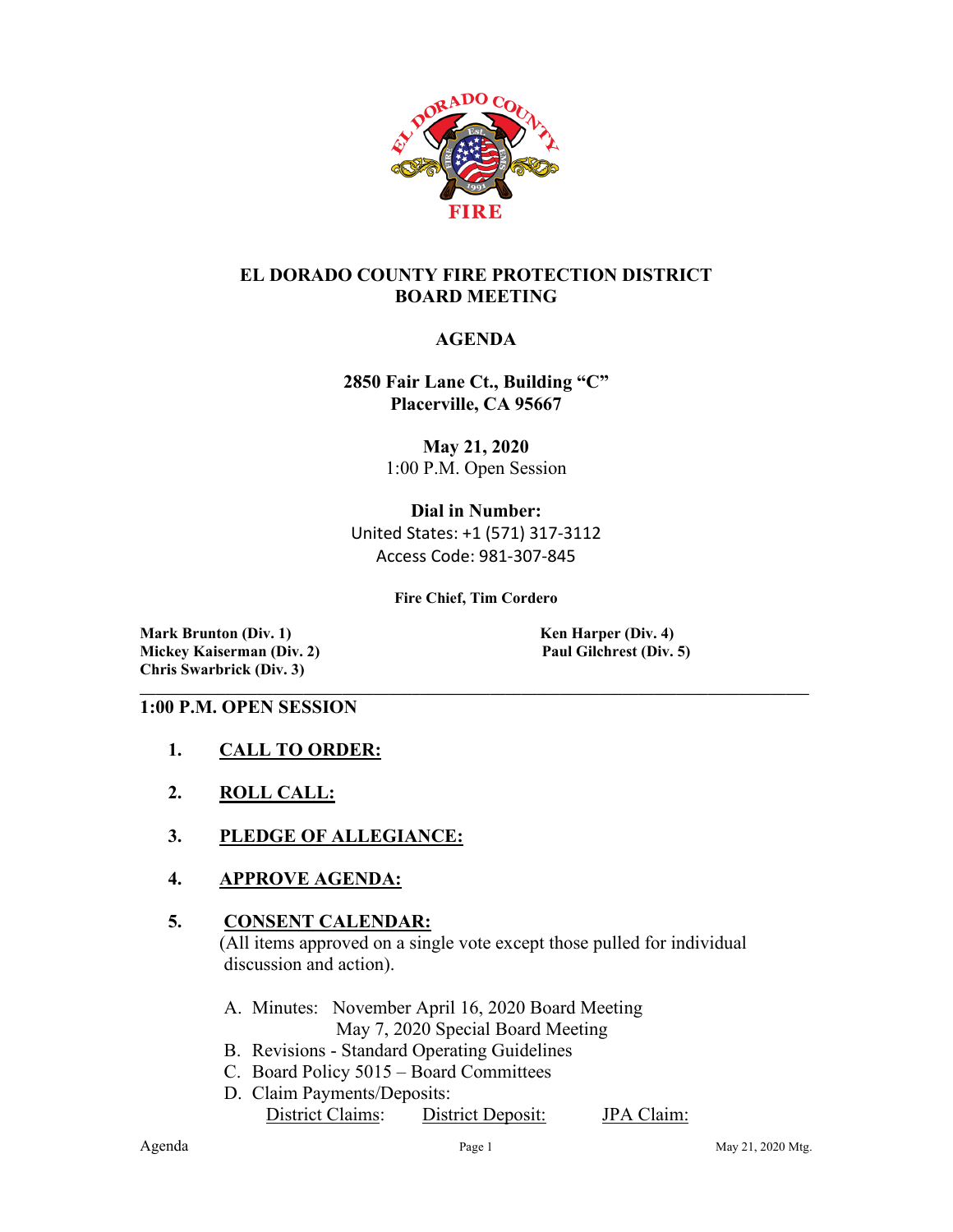| \$195,517.84 | \$5,825.10   | \$42,060.00 |  |
|--------------|--------------|-------------|--|
| \$1,416.76   | \$14,180.00  |             |  |
| \$7,559.72   | \$153,356.40 |             |  |
| \$21,779.40  |              |             |  |
| \$2,807.68   |              |             |  |
| \$34,164.51  |              |             |  |
| \$502.20     |              |             |  |
| \$109,147.13 |              |             |  |
|              |              |             |  |

# **6. PUBLIC COMMENT:**

(Any person wishing to address the Board on any item that is not on the agenda may do so at this time. Public comments are limited to three minutes per person).

# **7. DEPARTMENTAL MATTERS:**

A. 2020 Fire Facilities Impact Fee Study

- B. Fiscal Year 2020/2021 Appropriation Limits
- C. Fiscal Year 2019/2020 PPE Purchase
- D. Type 1 Fire Apparatus Purchase
- E. Resolution 2020-04- LAFCO Island Annexation
- F. Board of Directors Email and Policy
- G. Fiscal Year 2020/2021 Preliminary Budget

# **8. COMMITTEE REPORTS:**

- A. Facilities & Equipment (Brunton, Kaiserman)
- B. Fire Prevention (Gilchrest, Harper)
- C. Human Resources (Swarbrick, Harper)
- D. Budget and Finance (Kaiserman, Gilchrest)
- E. Communications & Outreach (Brunton, Gilchrest)

# **9. CORRESPONDENCE AND COMMUNICATION:**

- Fire Engine Response Statistics.
- Medic Unit Response Statistics.
- Donation from the El Dorado County Sheriff's Posse from the Brian Ishmael Fundraiser

# **10. FIRE CHIEF'S REPORT:**

# **11. BOARD COMMENTS:**

## **12. FUTURE AGENDA ITEMS:**

 Next regularly scheduled Board Meeting, June 18, 2020 2850 Fair Lane Court, Building C, Placerville, CA 95667.

# **13. ADJOURNMENT:**